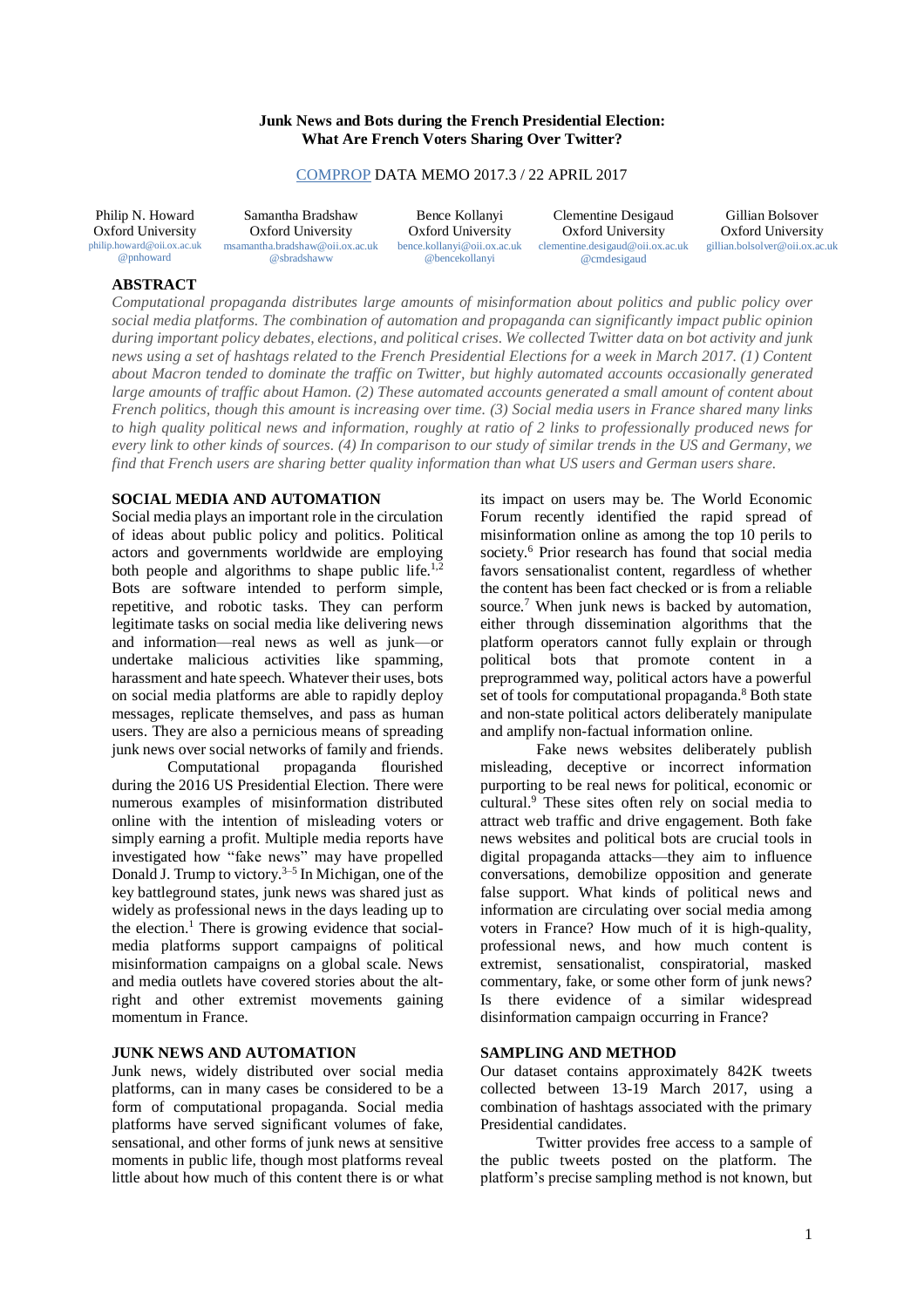the company itself reports that the data available through the Streaming API is at most one percent of the overall global public communication on Twitter any given time. <sup>10</sup> In order to get the most complete and relevant data set, we consulted with country experts and used our pilot study data to identify relevant hashtags. The following hashtags were selected for our analysis: #AuNomDuPeuple,<br>#benoithamon, #electionpresidentielle, #electionpresidentielle, #elections2017, #Fillion, #fillion2017, #FillonGate, #FrancoisFillon, #FrançoisFillon, #frontnational, #Hamon, #Hamon2017, #LePen, #lesrepublicains, #Macron, #Macron2017, #Marine, #Marine2017, #MarineLePen, #melenchon, #Melenchon2017, #MLP, #MLP2017, #Mélenchon, #Mélenchon2017, #PenelopeGate, #Presidentielle, #Presidentielle2017, #Presidentielles, #Présidentielle, #présidentielle2017, #Présidentielles. Parliamentary and multi-party systems tend to have a greater variety of hashtags related to particular candidates and important political issues. Thus, our sampling strategy might have missed some additional minor hashtags that refer to small or short lived conversations about particular people or issues, including tweets that may not have used our identified hashtags at all. The programming of the data collection and most of the analysis were done by using the R software environment developed for statistical computing and graphics.

Selecting tweets based on hashtags has the advantage of capturing the content most likely to be about this important political event. The streaming API yields (1) tweets which contain the keyword or the hashtag; (2) tweets with a link to a web source, such as a news article, where the URL or the title of the web source includes the keyword or hashtag; (3) retweets that contain a message's original text, wherein the keyword or hashtag is used either in the retweet or in the original tweet; and (4) quote tweets where the original text is not included but Twitter uses a URL to refer to the original tweet.

Our method counted tweets with selected hashtags in a simple manner. Each tweet was coded and counted if it contained one of the specific hashtags that were being followed. If the same hashtag was used multiple times in a tweet, this method still counted that tweet only once. If a tweet contained more than one selected hashtag, it was credited to all the relevant hashtag categories.

Contributions using none of these hashtags were not captured in this data set. It is also possible that users who used one or more of these hashtags, but were not discussing the election, had their tweet captured. Moreover, if people tweeted about the election, but did not use one of these hashtags or identify a candidate account, their contributions were not analyzed here.

After determining how often each candidate was being discussed on Twitter, the next step was to determine what information was being shared as political news and information. From our dataset of 842,146 tweets, we selected all of the tweets that contained URLs. Between 13-19 March, Twitter users in France shared 88,755 links on the platform. URLs that pointed towards another tweet were removed from our sample, as most of these tweets were generated automatically by Twitter when someone quotes a tweet. If Twitter users shared more than one URL in their tweet, only the first URL was saved. We then generated a random 10 percent sample of dataset. 8,876 URLs were selected randomly using a python script. We then removed duplicate URLs from our sample to classify each URL according to our classification system (outline below). The classification of each URL was carried out by a team of coders fluent in the French language and familiar with the media landscape. They worked together over a period of two days to ensure consistency while coding URLs. Once each unique URL was coded, we expanded the coding to the duplicate URLs to complete the coding for our random 10 percent sample.

#### **FINDINGS AND ANALYSIS**

Twitter conversation about French politics can be analyzed in terms of the relative use of candidate

| Table 1: Twitter Conversation about the French Presidential<br><b>Candidates</b> |         |               |  |  |
|----------------------------------------------------------------------------------|---------|---------------|--|--|
|                                                                                  | N       | $\frac{0}{0}$ |  |  |
| François Fillon (LR)                                                             | 80,760  | 13.0          |  |  |
| Benoît Hamon (PS)                                                                | 99.898  | 16.1          |  |  |
| Marine Le Pen (FN)                                                               | 141,352 | 22.8          |  |  |
| Emmanuel Macron (EM)                                                             | 267,842 | 43.2          |  |  |
| Jean-Luc Mélenchon (FI)                                                          | 30,521  | 4.9           |  |  |
| Total                                                                            | 620.373 | 100.0         |  |  |

*Source: Authors' calculations from data sampled 03/13-03/19. Note: Hamon hashtags include #Hamon, #Hamon2017, #BenoitHamon; Fillon hashtags include #Fillon, #Fillon2017, #FrancoisFillon, #FrançoisFillon; Le Pen hashtags include #LePen, #Marine2017, #MarineLePen, #MLP2017; Melenchon hashtags include #Melenchon, #Melenchon2017, #Mélenchon, #Mélenchon2017; Macron hashtags include #Macron, #Macron2017.*

#### **Figure 1: Hourly Twitter Conversation about the French Presidential Candidates**



1 Mar 13 | Mar 14 | Mar 15 | Mar 16 | Mar 17 | Mar 18 | Mar 19 *Source: Authors' calculations from data sampled 03/13-03/19. Note: This figure is based on the candidate-specific hashtags used in the tweets.*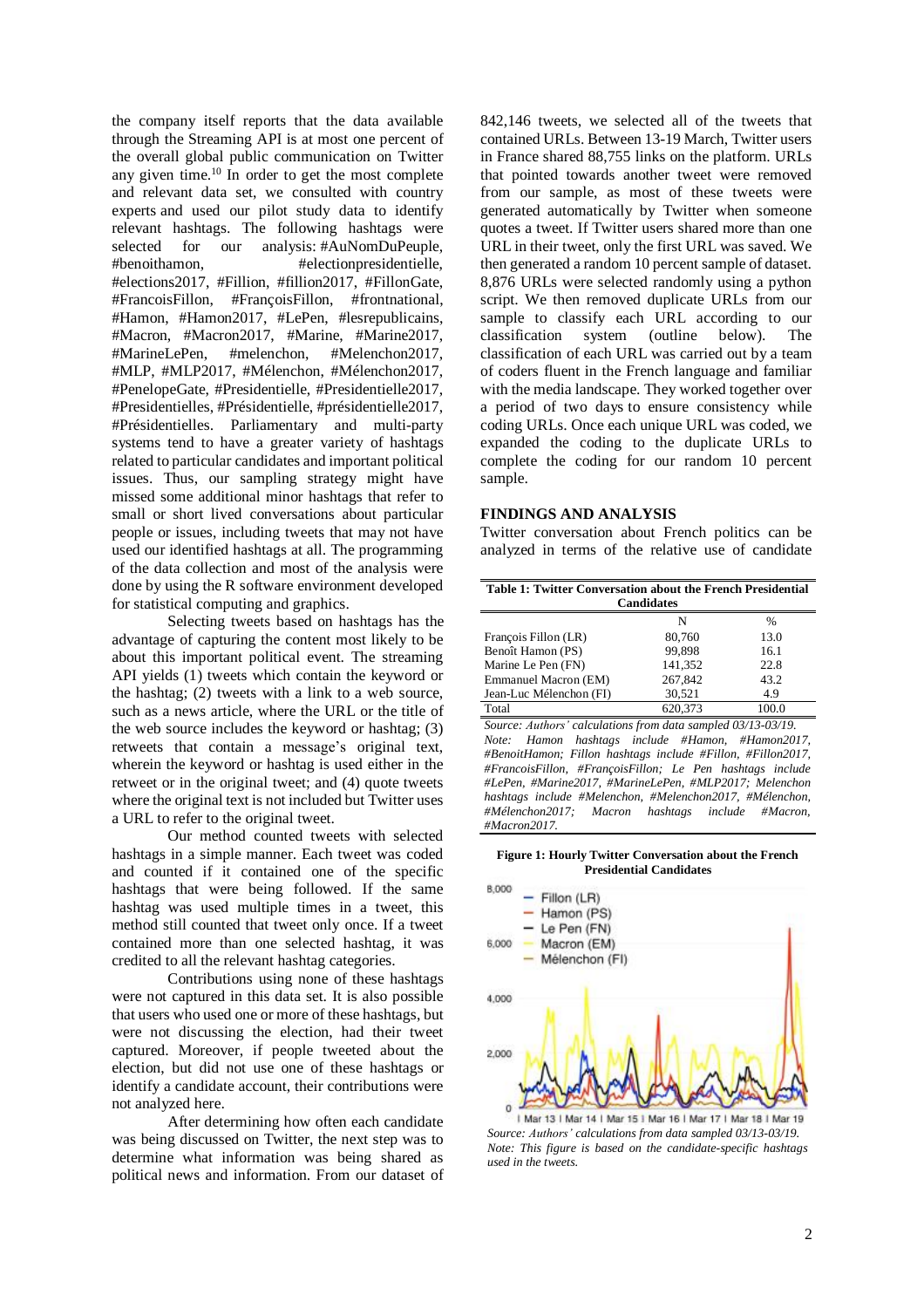hashtags, the level of automation, and the kinds of sources for political news and information.

Table 1 and Figure 1 compare the use of candidate hashtags for the sample week in March 2016. Hashtags about Emmanuel Macron appeared most often—43.2 percent of the candidate-specific tweets during the week as a whole. For the most part, traffic about Marine Le Pen is about half that of Macrons. Yet Figure 1 reveals that day to day there were moments when traffic about Benoît Hamon rose to prominence, even though only 16.1 percent of the content overall related to him.

Table 2 and Figure 2 reveal the rhythm of Twitter traffic about the French Election. We define a high level of automation as accounts that post at least 50 times a day on one of the selected hashtags during the data collection period. This detection methodology fails to capture highly automated accounts that are tweeting with lower frequencies. By candidate, it appears that most of the candidates have roughly the same number of highly automated accounts generating traffic about them. By comparatively, these highly automated users generate different proportions of the candidate's traffic. At the high end, 11.4 percent of the Twitter traffic about Hamon is driven by highly automated accounts. At the low end, 4.6 percent of the Twitter traffic about Mélenchon is generated by highly automated accounts. We cannot know who manages these accounts, and we do not analyze the content or emotional valence of particular tweets. So this information alone is insufficient to determine whether the highly automated accounts are run by the campaign to promote a candidate, or run by outsiders

| Table 2: High Frequency Tweeting about the French Election |        |        |          |  |  |
|------------------------------------------------------------|--------|--------|----------|--|--|
|                                                            | N of   | $%$ of | N of     |  |  |
|                                                            | Tweets | Tweets | Accounts |  |  |
| François Fillon (LR)                                       | 5.955  | 74     | 105      |  |  |
| Benoît Hamon (PS)                                          | 11,395 | 11.4   | 104      |  |  |
| Marine Le Pen (FN)                                         | 7.991  | 5.7    | 103      |  |  |
| Emmanuel Macron (EM)                                       | 23,846 | 8.9    | 106      |  |  |
| Jean-Luc Mélenchon (FI)                                    | 1.410  | 4.6    | 93       |  |  |

*Source: Authors' calculations from data sampled 13-19/03/17. Note: This table is based on the candidate-specific hashtags used in the tweets.*





1 Mar 13 | Mar 14 | Mar 15 | Mar 16 | Mar 17 | Mar 18 | Mar 19 *Source: Authors' calculations from data sampled 03/13-03/19. Note: This figure is based on all the hashtags used in the tweets.*

to critique the candidate. Figure 2 reveals that the level of automation being used in French political conversations is fairly consistent and that it flows in tandem with human generated content during the natural waking hours of human users. On average, 7.2 percent of the traffic about French politics is generated by the bots we are able to track. An additional sample of French Election information was taken in February, though it is not analyzed in depth here. By comparison the level of automation rose slightly over time, from an average of 6.8 percent. In other words, over the course of the month the number of tweets being generated by highly automated accounts increased slightly.

To understand what kinds of political news and information French voters are sharing, we then analyzed the links included in the tweets that also contained relevant hashtags about the French election. Table 3 explains the distribution of content shared by French Twitter users, according to this grounded typology of news platforms and content types.

#### Professional News Outlets.

Major News Brands. This is political news and information by major outlets that display the qualities of professional journalism, with fact-checking and credible standards of production. They provide clear information about real authors, editors, publishers and owners, and the content is clearly produced by an organization with a reputation for professional journalism. This content comes from significant, branded news organizations, including any locally affiliated broadcasters.

Minor News Brands. As above, but this content comes from small news organizations or startups that display evidence of organization, resources, and professionalized output that distinguishes between fact-checked news and commentary.

#### • Professional Political Content

Government. These links are to the websites of branches of government or public agencies.

o Experts. This content takes the form of white papers, policy papers, or scholarship from researchers based at universities, think tanks or other research organizations. o Political Party or Candidate. These links are to official content produced by a political party or candidate campaign.

#### • Other Political News and Information

Junk News. This content includes various forms of propaganda and ideologically extreme, hyper-partisan, or conspiratorial political news and information. Much of this content is deliberately produced false reporting. It seeks to persuade readers about the moral virtues or failings of organizations, causes or people and presents commentary as a news product. This content is produced by organizations that do not employ professional journalists, and the content uses attention grabbing techniques, lots of pictures, moving images, excessive capitalization, ad hominem attacks, emotionally charged words and pictures, unsafe generalizations and other logical fallacies.

o WikiLeaks. Tweets with these links usually offer unverified claims and the suggestion that WikiLeaks.org provides evidence.

o Citizen, Civic, or Civil Society. Links to content produced by independent citizens, civic groups, or civil society organizations. Blogs and websites dedicated to citizen journalism, citizen-generated petitions, personal activism, and other forms of civic expression that display originality and creation more than curation or aggregation.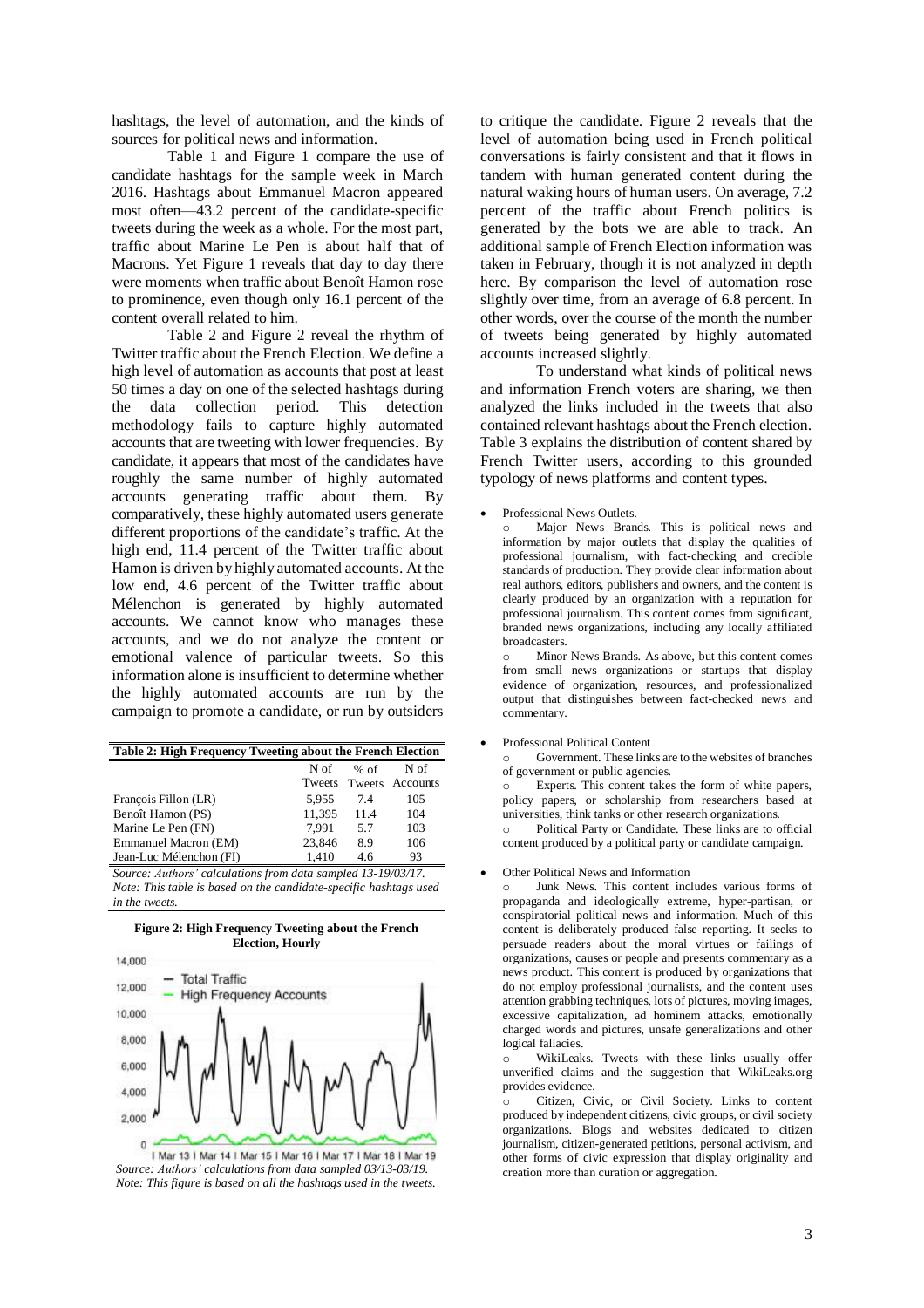Humor and Entertainment. Content that involves political jokes, sketch comedy, political art or lifestyle- or entertainment-focused coverage.

Religion. Links to political news and information with distinctly religious themes and faith-based editorializing presented as political news or information.

Russia. This content was produced by known Russian sources of political news and information.

o Other Political Content. Myriad other kinds of political content, including portals like AOL and Yahoo! that do not themselves have editorial policies or news content, survey providers, and political documentary movies.

• Other

Social Media Platforms. Links that simply refer to other social media platforms, such as Facebook or Instagram. If the content at the ultimate destination could be attributed to another source, it is.

Other Non-Political. Sites that do not appear to be providing information but that were, nevertheless, shared in tweets using election-related hashtags. Spam is also included in this category.

**Inaccessible** 

o No Longer Available. These links were shared during the sample period, but the content being linked to has since been removed. If some evidence from an author or title field, or the text used in a UR could be attributed to another source, it is.

o Language: Links that led to content in foreign language that was neither English nor French, when their affiliation could not be verified through reliable source.

Table 3 reveals that the largest proportion of content being shared by Twitter users interested in French politics comes from professional news organizations. Information from political parties, government agencies and other experts is also being used. Still, 19.6 percent of the content being shared involves other kinds of political news and information. Yet the largest proportion of that content is not junk news but citizen-generated content. The proportion of content posted to personal and organizational blogs is quite large—especially in comparison to Germany or the United States. Only 21.3 percent of this category of political news not produced by traditional journalists or experts actually qualifies as junk.

### **CONCLUSIONS**

The internet has long been used both for political activism and social control.<sup>11</sup> The term "fake news" is difficult to operationalize, so our grounded typology reflects the diversity of organizations behind the content that was circulated over Twitter by people tweeting about French politics.

Over time we have been able to compare the consumption of professional news across several countries. French social media users appear to share less junk news than social media users who are actively discussing German politics and the upcoming German election, and political conversations about French politics over social media are not as poisoned as the same kinds of conversations about the US election in 2016. In the days leading up to the US election, we did a close study of junk news consumption among Michigan voters and found a 1:1

| Table 3: French Political News and Information On Twitter   |       |       |       |      |  |
|-------------------------------------------------------------|-------|-------|-------|------|--|
| Type of Source                                              | N     | $\%$  | N     | $\%$ |  |
|                                                             |       |       |       |      |  |
| <b>Professional News Content</b>                            |       |       |       |      |  |
| Major News Brands                                           | 3,812 | 93.0  |       |      |  |
| <b>Minor News Brands</b>                                    | 286   | 7.0   |       |      |  |
| Subtotal                                                    | 4,098 | 100.0 | 4,098 | 46.7 |  |
| <b>Professional Political Content</b>                       |       |       |       |      |  |
| Political Party or Candidate                                | 1,189 | 86.2  |       |      |  |
| Government                                                  | 142   | 10.3  |       |      |  |
| Experts                                                     | 48    | 3.5   |       |      |  |
| Subtotal                                                    | 1,379 | 100.0 | 1,379 | 15.7 |  |
| Other Political News and Information                        |       |       |       |      |  |
| Citizen or Civil Society                                    | 725   | 42.2  |       |      |  |
| <b>Junk News</b>                                            | 366   | 21.3  |       |      |  |
| Other Political                                             | 337   | 19.6  |       |      |  |
| Russia                                                      | 214   | 12.5  |       |      |  |
| Humor or Entertainment                                      | 55    | 3.2   |       |      |  |
| Religion                                                    | 15    | 0.9   |       |      |  |
| WikiLeaks                                                   | 6     | 0.3   |       |      |  |
| Political Merchandise                                       |       | 0.0   |       |      |  |
| Subtotal                                                    | 1,718 | 100   | 1,718 | 19.6 |  |
| Other                                                       |       |       |       |      |  |
| Social Media Platform                                       | 879   | 64.7  |       |      |  |
| Other Non-Political                                         | 480   | 35.3  |       |      |  |
| Subtotal                                                    | 1,359 | 100   | 1,359 | 15.5 |  |
|                                                             |       |       |       |      |  |
| Inaccessible                                                |       |       |       |      |  |
| Language                                                    | 115   | 50.2  |       |      |  |
| No Longer Available                                         | 114   | 49.8  |       |      |  |
| Subtotal                                                    | 229   | 100   | 229   | 2.6  |  |
| Total                                                       |       |       | 8,783 | 100  |  |
| Source: Authors' calculations from data sampled 03/13-03/19 |       |       |       |      |  |

ratio between professional news content and junk. In the days leading up to the German Presidential election—admittedly a non-controversial one—we found Germans sharing 4 professionally produced news stories for every 1 link to other kinds of political news and information.

Substantive differences between the qualities of political conversations are evident in other ways. In the US sample, 25.9 percent of all the links being shared led to professional news content and 3.4 of the links led to content from traditional political parties, government agencies, or other experts. In the German sample, 44.9 percent of all the links led to professional news and 13.7 led to expert content. In France, 46.7 percent of all links led to professional news and 15.7 to political parties, government agencies and experts. The people discussing French and German politics over social media tend to use more high quality information sources than those discussing US politics.

Content about Macron tended to dominate the traffic on Twitter, but highly automated accounts occasionally generated large amounts of traffic about